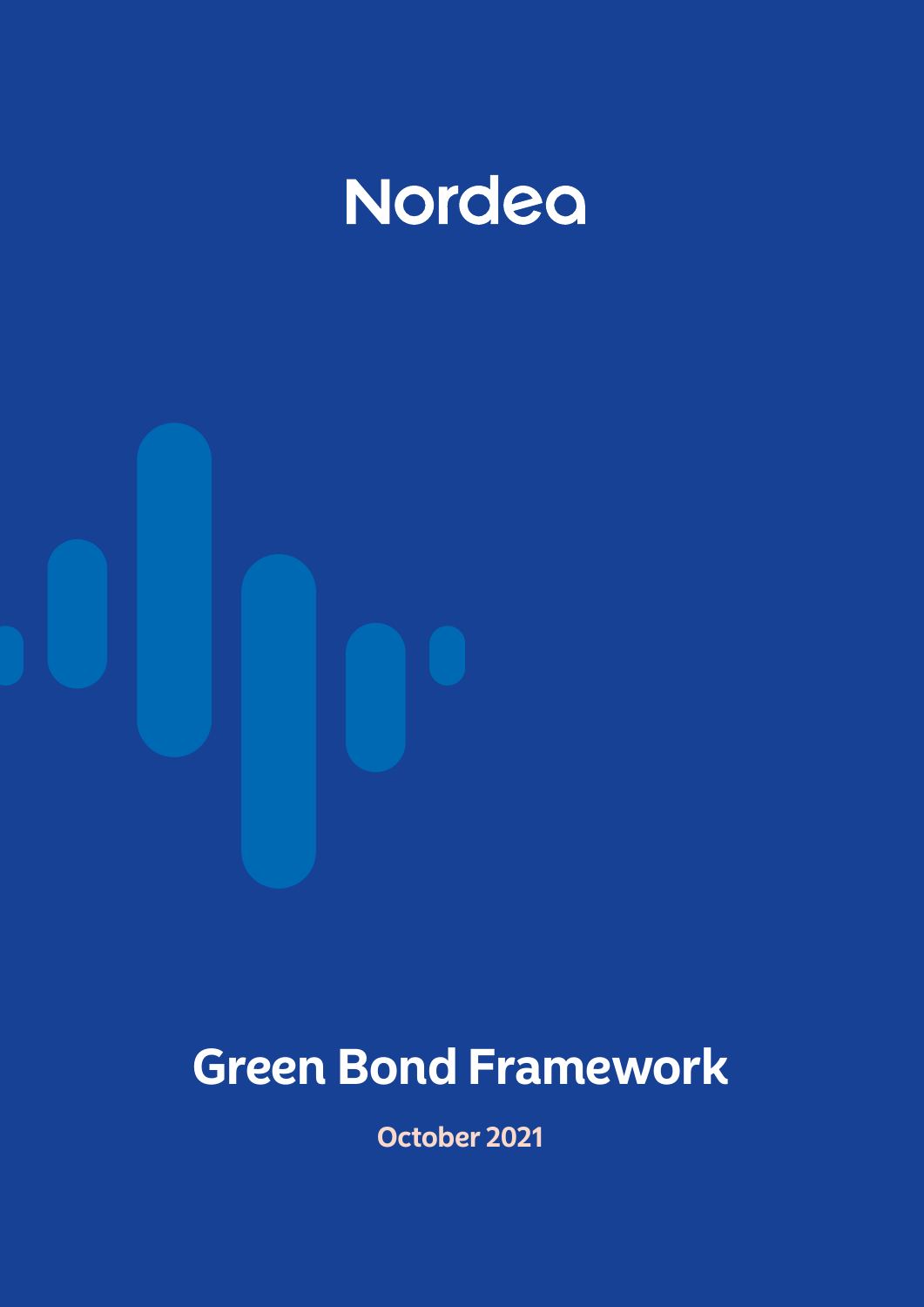### 1. Introduction

Nordea Bank Abp (collectively with each member of its group, "Nordea", "we" or "us") is the largest financial services group in the Nordic region and one of the biggest banks in Europe. It is a cornerstone of Nordea's business to be a responsible member of society. We use our reach to increase awareness of sustainable investment and financing alternatives to facilitate the transformation towards a low-carbon and resilient economy. We are committed to using our leading capital markets platform to arrange financing, loans and bonds for our customers for purposes that generate environmental benefits. Nordea believes that Green Bond financing offers a way to create transparency around funds targeted to climate change mitigation and other environmentally beneficial uses, which in turn create a positive benchmark for all investments.

In January 2021, Nordea launched an updated plan to fully integrate sustainability into its business strategy and set a long-term objective to become a net zero emissions bank by 2050 at the latest. To reach this goal, Nordea set a mid-term objective to reduce carbon emissions from its lending and investment portfolios by 40-50% by 2030. Nordea has committed to aligning its business strategy to be consistent with the goals listed in the Sustainable Development Goals and the Paris Climate Agreement. Furthermore, Nordea is equally committed to supporting its customers to reach these goals. Nordea's sustainability integration is grouped into four strategic pillars: financial strength, climate action, social responsibility and governance and culture. Each of the four areas is linked to targets for 2023. The climate action pillar also has two long-term objectives for 2030. Nordea aims at having a significant impact in all these four areas by reducing the negative impact and increasing the positive impact from its business activities and internal operations.

The Nordea Group 2023 targets include the following:

- At least 25% of the savings inflow should be in our sustainable offering.
- Nordea Life & Pensions will reduce its carbon emissions intensity for listed equities, corporate bonds and real estate by at least 25% by the end of 2024.
- To grow the share of EU Taxonomy-aligned assets and income and to meet disclosure requirements.
- Work together with our large corporate customers in carbon-intensive industries to set low-carbon transition plans.
- Reduce carbon emissions from our internal operations by 30% compared to 2019.

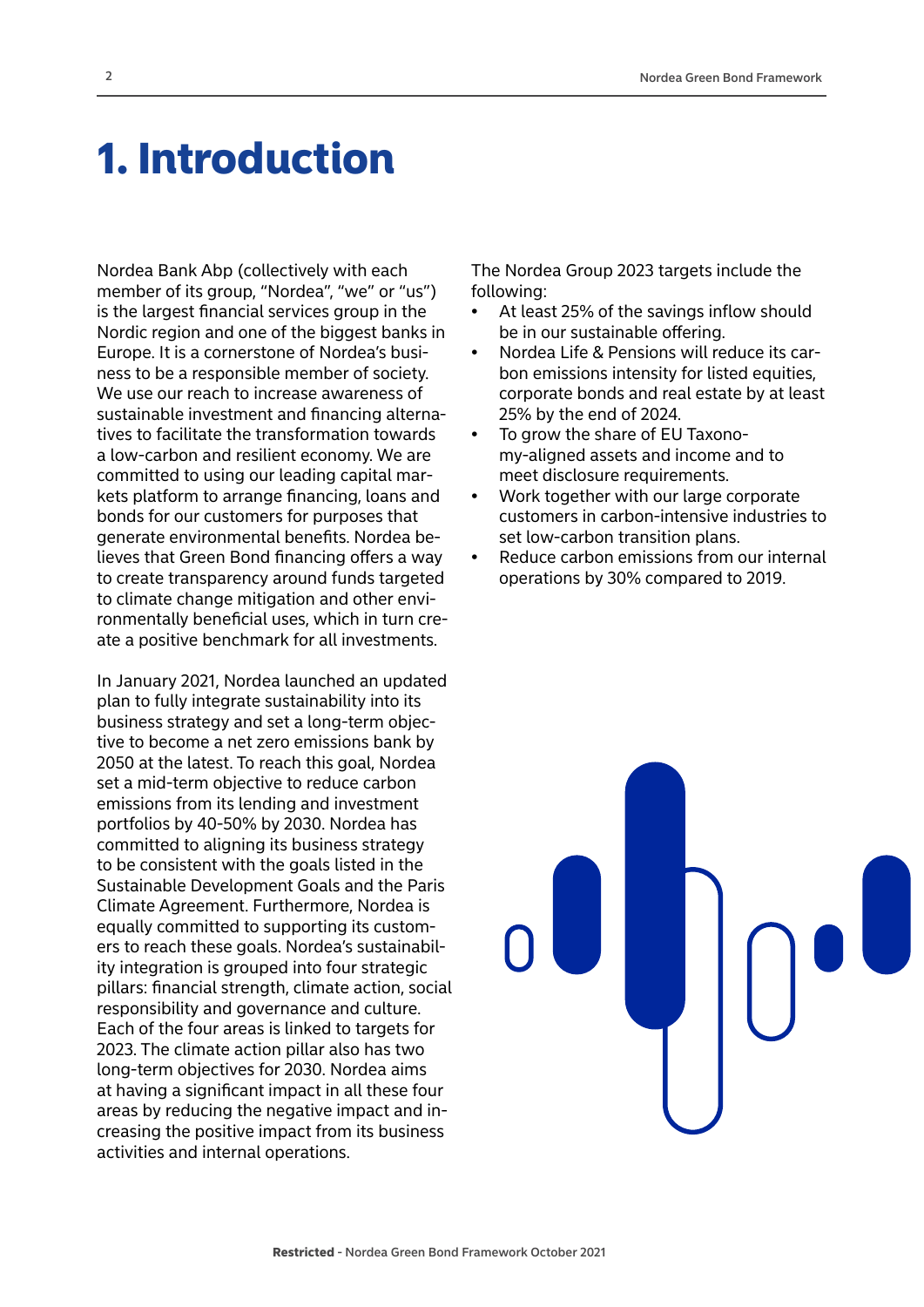The categories Nordea has chosen as eligible for use of proceeds from our Green Bonds are presented in section 2 of this Green Bond Framework. The categories have been chosen based on Nordea's overall goal of enabling the transition to a sustainable society in general and combating climate change specifically. It is in these categories that Nordea sees it has the greatest potential to make an impact by generating environmental benefits through our financing efforts. The alignment is further enhanced through our materiality analysis, where climate action was defined as Nordea's top priority for our strategic direction and sustainability focus, as well as the contents of the Sustainable Banking Strategy published in February 2021 referenced above.

This Green Bond Framework is intended to accommodate transactions in any format (for example covered, unsecured, subordinated debt), size (for example benchmark, public transactions, private placement) and currencies. Further details will be provided in the applicable announcements and transaction documentation.

As of the October 2021 update of this Green Bond Framework, we include specific Green Covered Bond considerations within the various sections of this framework where applicable. We want to enable Green Covered Bond issuances, as the real estate sector represents a domain where a large portion of the energy consumption and emissions arises in the EU, including the Nordics. Nordea's current share of the mortgage market in the Nordic region offers an important opportunity to make a positive environmental impact. With a focus on residential mortgages, we aim at strengthening our role as an intermediary to help improve the energy efficiency and lower the energy consumption of Nordic households while also increasing the awareness about cleaner sources of energy.

Where the Green Bond process for Green Covered Bond issuances diverges from Nordea's regular Green Bond process, it is described in the applicable section of this framework.

This Green Bond Framework sets the basis for the identification, selection, verification and reporting of the sustainable financing that is eligible for being directly or indirectly financed by the proceeds of the Green Bonds issued by Nordea, and the management of such proceeds.

This Green Bond Framework is based on the Green Bond Principles (the "GBP") published by the International Capital Markets Association ("ICMA"). The Green Bond Framework undergoes a yearly review and is updated and expanded as the GBP and market practices evolve, as considered necessary. We are committed to supporting the growth and integrity of the market for sustainable financing.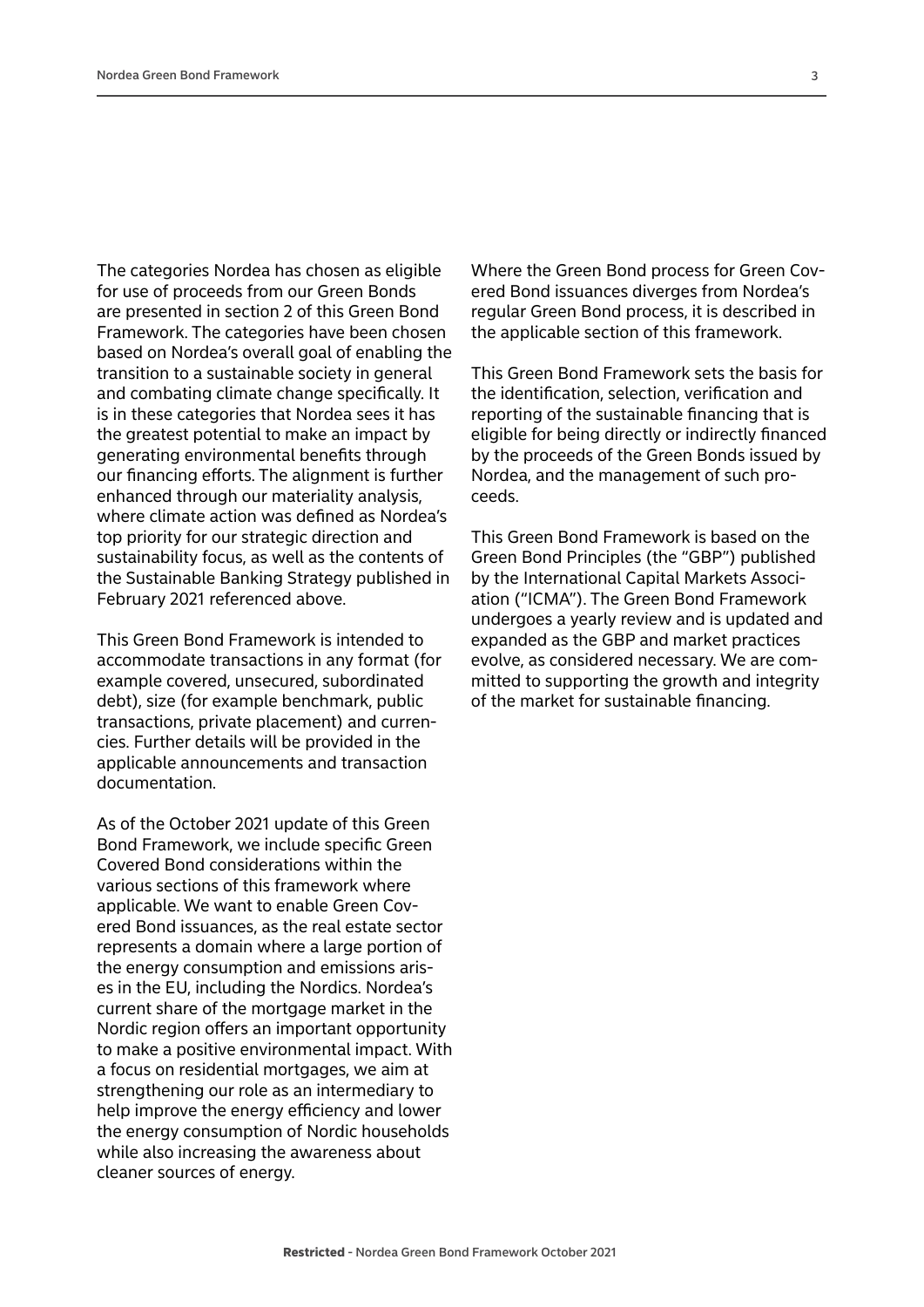### 2. Use of proceeds

The amount equal to the net proceeds of the Green Bonds issued by Nordea is intended to be used, directly or indirectly, to finance or refinance Green Bond Assets that have been evaluated and selected by Nordea pursuant to this Green Bond Framework.1 The Green Bond Assets comprise financing within the Green Bond Asset Categories which are, or have been, originated by the various business units of Nordea mostly in the Nordic countries.

Importantly, however, the net proceeds of any Nordea Green Bond will not be used towards financing nuclear or fossil fuel energy operations or operations that are deemed by Nordea to be in the sectors "Weapons and Defence", "Coal Mining" or "Tobacco". Additionally, any existing financing of customers which are deemed not to be eligible in reference to Nordea's corporate customer Environment, Social and Governance ("ESG") assessment process will not be selected for financing or refinancing by the net proceeds of any Green Bond issued by Nordea.

The Nordea ESG assessment process includes an assessment of all large corporate customers with respect to:

- governance
- environmental, health and safety management processes
- social aspects including human and labour rights
- potential controversies.

It should be noted that Green Bonds, like any other notes issued by Nordea, will be fully subject to the application of the eligibility criteria of the Capital Requirements Regulation and the requirements of the Bank Recovery

and Resolution Directive for own funds and eligible liabilities instruments and, as such, any net proceeds of the Green Bonds qualifying as own funds or eligible liabilities will be fully available to cover any and all losses arising on the balance sheet of the relevant issuer (in the same way as any other instrument not classified as Green Bonds) regardless of their "green" or other similar label.

The net proceeds of the Green Covered Bonds issued by Nordea's mortgage credit institutions (MCIs) that are wholly owned subsidiaries (Nordea Kredit Realkreditaktieselskab, Nordea Mortgage Bank Plc, Nordea Eiendomskreditt AS and Nordea Hypotek AB (publ), collectively, the "Nordea MCIs") are intended to be used, directly or indirectly, to finance or refinance assets that

- are eligible for being included in the general cover pool of the respective Nordea MCI, and
- satisfy certain eligibility requirements that promote climate-friendly and other environmental purposes.

These assets are evaluated and selected by Nordea pursuant to this Green Bond Framework ("Green Assets").

<sup>1</sup> The final terms of an issue of Green Bonds will specify the use of proceeds of that issue.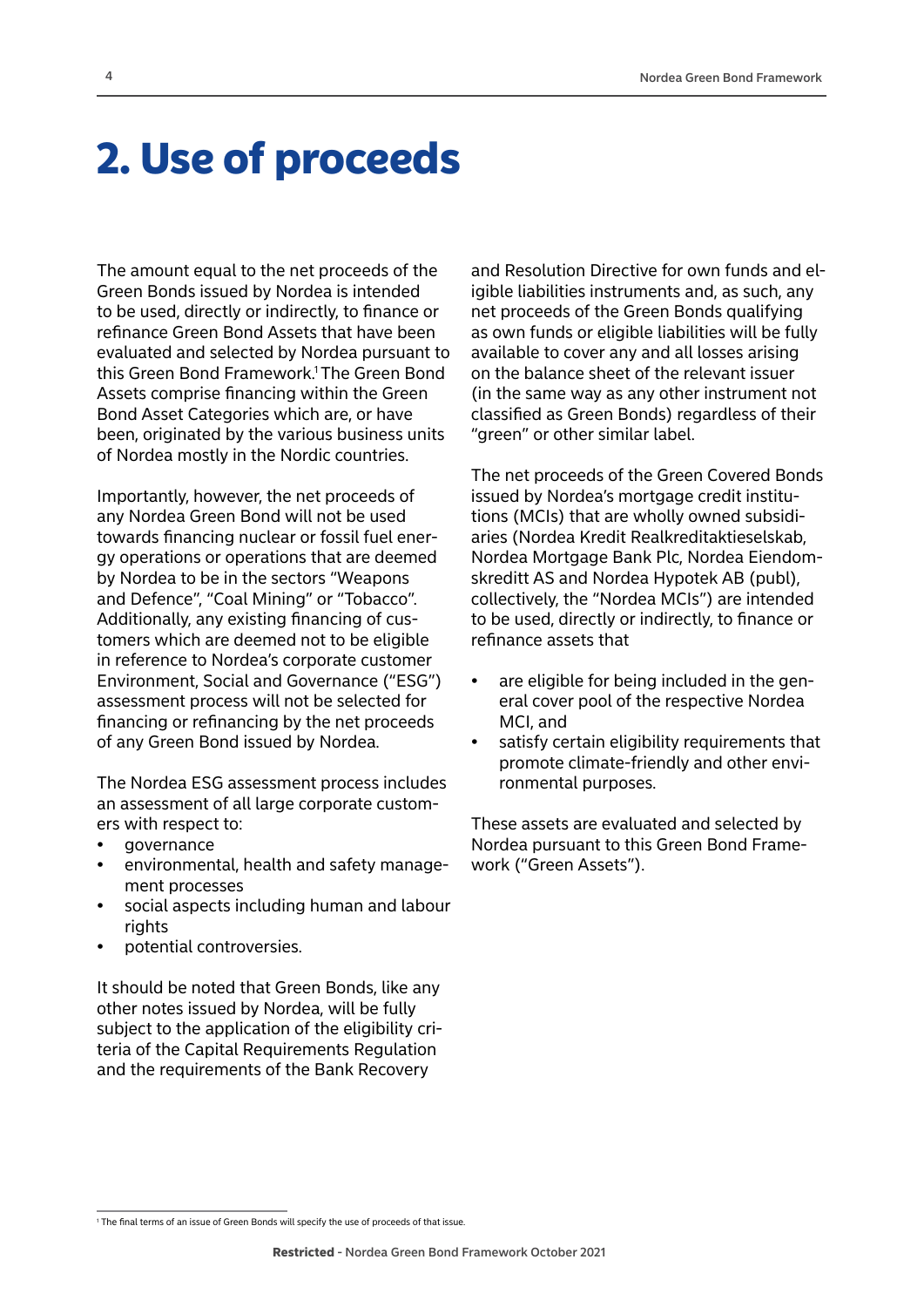## 2.1 Green Bond asset categories and Green Bond asset portfolio

The Green Bond Asset Categories in the list on the next page have been identified by Nordea as aiming to increase the positive or reduce the negative impact on the environment. The list includes examples of each category. Nordea has opted for an asset level verification which means that any addition to the Green Bond Asset Portfolio is subject to verification by the external Second Party Opinion provider. Nordea aims at acquiring a Second Party Opinion including information on updates made to this Green Bond Framework as well as to the Green Bond Asset Portfolio on a yearly basis.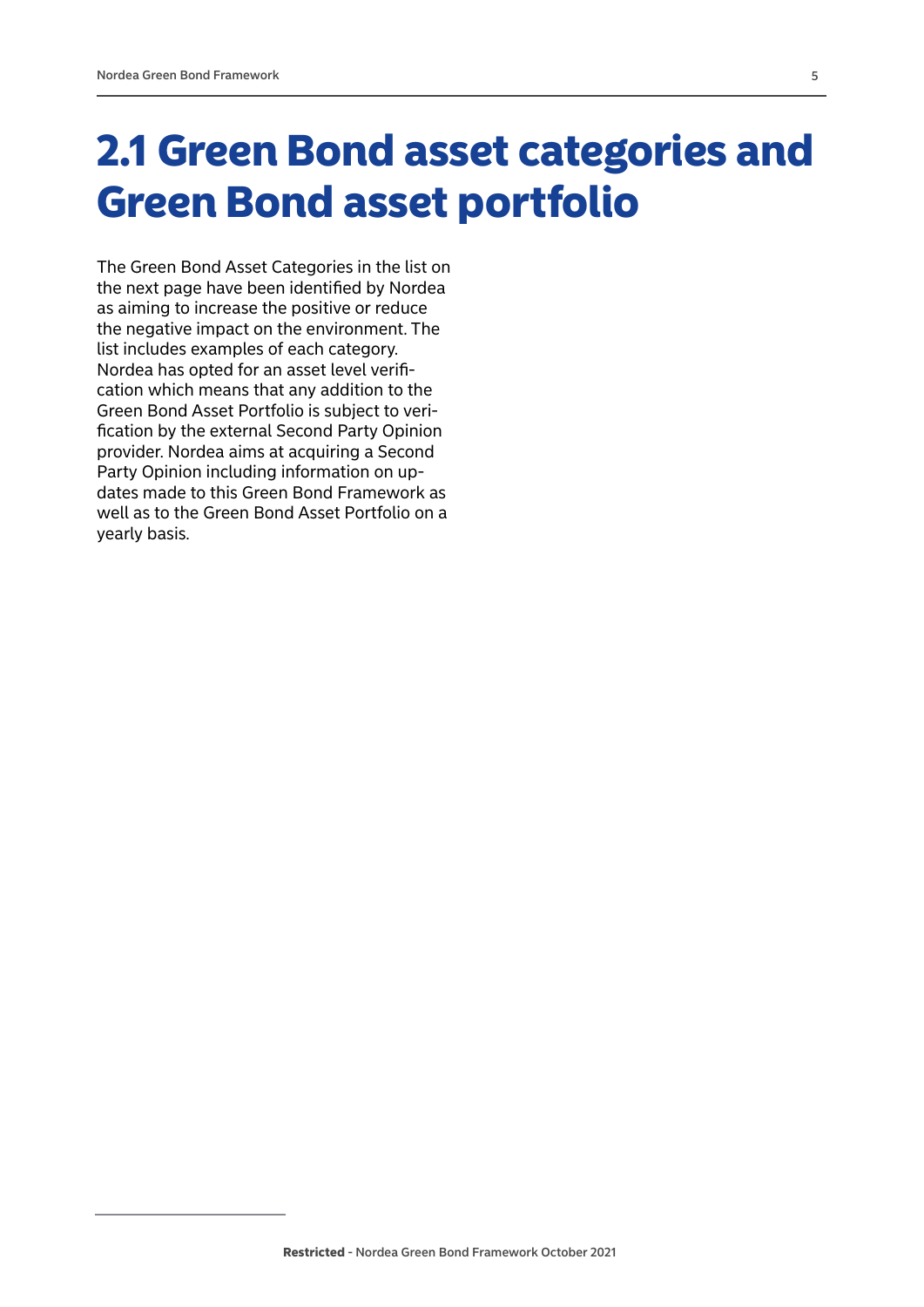| <b>GBP<sup>2</sup></b> category                                                         | <b>Project types</b>                                                                                                                                                                                                                                                                                                                                                                                                                                                                                                                                                                                                                                                                                                                                                                                                                                                                                                                                                                                                                                                                                                                   |  |  |  |  |
|-----------------------------------------------------------------------------------------|----------------------------------------------------------------------------------------------------------------------------------------------------------------------------------------------------------------------------------------------------------------------------------------------------------------------------------------------------------------------------------------------------------------------------------------------------------------------------------------------------------------------------------------------------------------------------------------------------------------------------------------------------------------------------------------------------------------------------------------------------------------------------------------------------------------------------------------------------------------------------------------------------------------------------------------------------------------------------------------------------------------------------------------------------------------------------------------------------------------------------------------|--|--|--|--|
| <b>Renewable</b><br><b>Energy</b>                                                       | Renewable Energy means generation and transmission of energy from renewable sources<br>and manufacturing of the related equipment for:<br>wind power<br>$\bullet$<br>solar power<br>$\bullet$<br>hydro power<br>٠<br>- small-scale plants, run-of-river plants or refurbishments of existing larger hydro power<br>plants in the Nordic countries without any increase in the size of its impoundment facil-<br>ity<br>integrating renewable energy sources into the transmission network<br>$\bullet$                                                                                                                                                                                                                                                                                                                                                                                                                                                                                                                                                                                                                                 |  |  |  |  |
| <b>Energy</b><br><b>Efficiency</b>                                                      | <b>Energy Efficiency</b> means infrastructure, equipment, technology and processes related to                                                                                                                                                                                                                                                                                                                                                                                                                                                                                                                                                                                                                                                                                                                                                                                                                                                                                                                                                                                                                                          |  |  |  |  |
|                                                                                         | energy transmission, energy storage, district heating and heat pumps including:<br>automation and intelligence in the power transmission network, distribution and related<br>$\bullet$<br>systems<br>transmission of electricity produced by renewable sources from the production site to<br>$\bullet$<br>the system grid<br>system grids for electricity where, over a rolling five-year period, 67% of new connected<br>$\bullet$<br>generation capacity in the grid is below 100g CO <sub>2</sub> e per kWh or the average system grid<br>emissions factor is below 100g CO <sub>2</sub> e per kWh                                                                                                                                                                                                                                                                                                                                                                                                                                                                                                                                |  |  |  |  |
| <b>Green</b><br><b>Buildings</b>                                                        | Green Buildings means commercial or residential buildings with at least one of the follow-<br>ing certifications:                                                                                                                                                                                                                                                                                                                                                                                                                                                                                                                                                                                                                                                                                                                                                                                                                                                                                                                                                                                                                      |  |  |  |  |
|                                                                                         | the LEED "gold" certification<br>$\bullet$<br>the BREEAM "very good" certification<br>$\bullet$<br>the Miljöbyggnad "Silver" certification (Sweden)<br>$\bullet$<br>Nordic Swan Ecolabel<br>$\bullet$<br>DGNB "Gold" certification<br>$\bullet$<br>the RTS "2 stars" certification, or<br>$\bullet$<br>renovations and refurbishments of commercial or residential buildings leading to re-<br>$\bullet$<br>duced energy use, or existing buildings having an annual energy use on a square metre<br>basis that is at least 25% lower than the applicable national regulations in the relevant<br>Nordic country, or that lead to an annual reduction of primary energy demand (PED) on<br>a square metre basis of at least 30%                                                                                                                                                                                                                                                                                                                                                                                                        |  |  |  |  |
| <b>Pollution</b><br><b>Prevention and</b>                                               | Pollution Prevention and Control means projects or activities and any related infrastruc-<br>ture, equipment, technology and processes towards                                                                                                                                                                                                                                                                                                                                                                                                                                                                                                                                                                                                                                                                                                                                                                                                                                                                                                                                                                                         |  |  |  |  |
| <b>Control</b>                                                                          | water and waste water management<br>waste management including the prevention, reduction, collection, treatment, recycling<br>$\bullet$<br>and processing of all types of waste<br>waste-to-energy                                                                                                                                                                                                                                                                                                                                                                                                                                                                                                                                                                                                                                                                                                                                                                                                                                                                                                                                     |  |  |  |  |
| <b>Clean</b><br><b>Transportation</b>                                                   | Clean Transportation means projects or activities and related equipment, technology and<br>processes towards clean transportation infrastructure, including expansion and improve-                                                                                                                                                                                                                                                                                                                                                                                                                                                                                                                                                                                                                                                                                                                                                                                                                                                                                                                                                     |  |  |  |  |
|                                                                                         | ments of train and metro networks, stations and rolling stock for passenger or freight trans-<br>portation, such as:                                                                                                                                                                                                                                                                                                                                                                                                                                                                                                                                                                                                                                                                                                                                                                                                                                                                                                                                                                                                                   |  |  |  |  |
|                                                                                         | electric vehicles, for example trains, busses, cars and ships                                                                                                                                                                                                                                                                                                                                                                                                                                                                                                                                                                                                                                                                                                                                                                                                                                                                                                                                                                                                                                                                          |  |  |  |  |
| <b>Sustainable</b><br><b>Management of</b><br><b>Living Natural</b><br><b>Resources</b> | Sustainable Management of Living Natural Resources means projects or activities related<br>to sustainable forestry, agriculture or aquaculture in the Nordic countries, including the ac-<br>quisition, maintenance and management of:<br>Forests certified by the Forest Stewardship Council (the FSC) or the Programme for the<br>$\bullet$<br>Endorsement of Forest Certification (the PEFC) (Sweden)<br>Sustainable agriculture in the Nordic countries comprised of:<br>$\bullet$<br>- organic farming as certified in compliance with EU and national regulation<br>Sustainable aquaculture in the Nordic countries comprised of:<br>$\bullet$<br>- operation, construction, maintenance and development of land-based fish farming<br>facilities with waste water treatment<br>- for expenditures related to sourcing of feed; soy is required to be sustainable and de-<br>forestation free as evidenced by a ProTerra or equivalent certification and marine-based<br>feed ingredients need to comply with the standard by the Marine Stewardship Council<br>(the MSC), the MarineTrust Standard or equivalent certifications |  |  |  |  |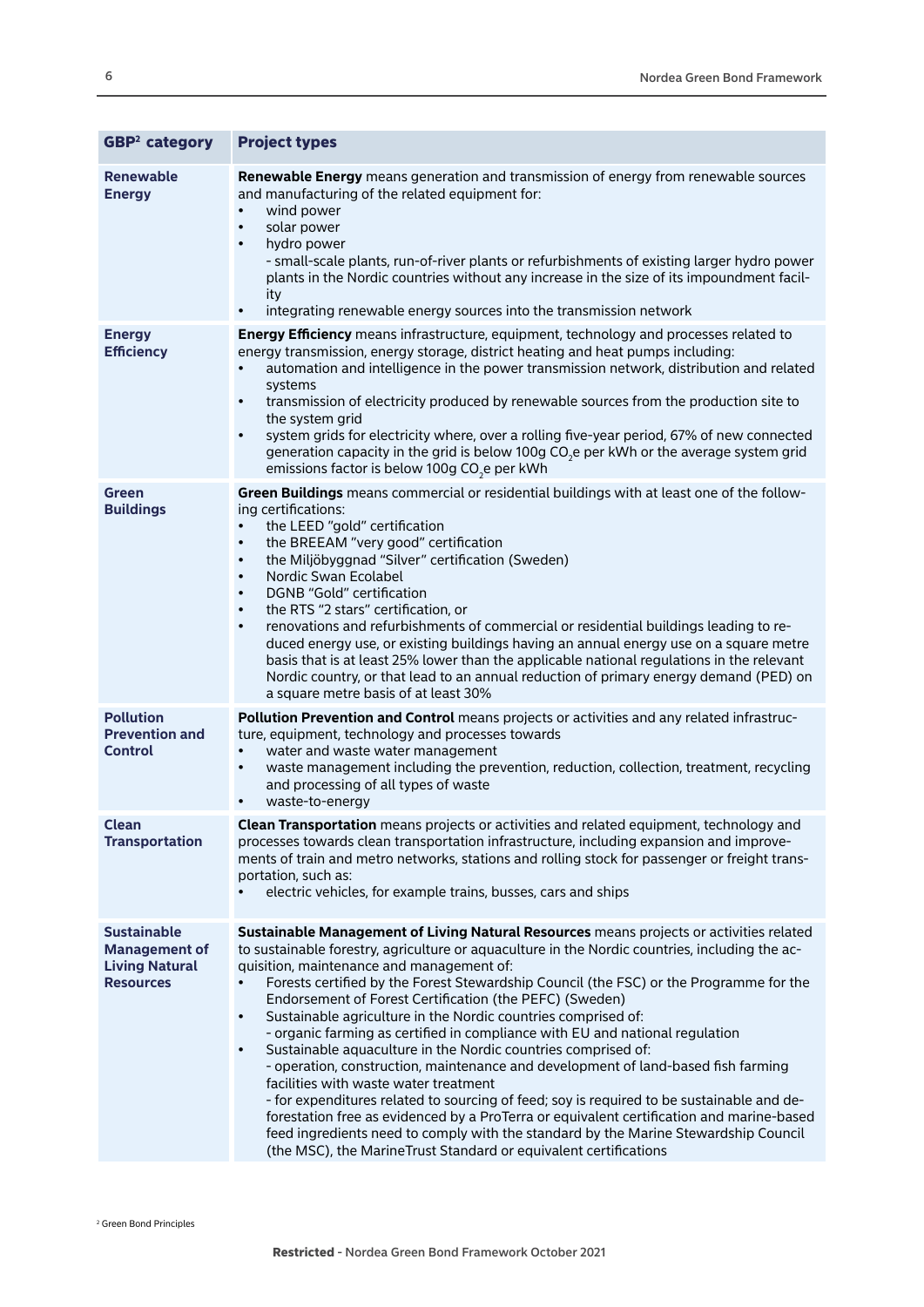## 2.2 Green Covered Bond asset categories and green covered bond asset portfolio

The categories of Green Assets listed in the table below ("Green Covered Bond Asset Categories") have been identified by Nordea as aiming to increase the positive or reduce the negative impact of residential buildings on the environment while encouraging especially energy efficiency in buildings and reducing energy consumption by households. Although this framework is based on the GBP, the project types and criteria stated under project types make reference to the Technical Screening Criteria as defined by the EU Taxonomy Delegated Acts of the EU Commission and the associated Annexes.

Assets that have been assessed by Nordea to be in accordance with the criteria stated below, and are eligible for being included in cover pools, will be recorded as assets that qualify for financing or refinancing, whether directly or indirectly, by the net proceeds from issues of Green Covered Bonds ("Green Asset Portfolio"). Green Asset Portfolios will be included in the general cover pool of the respective Nordea MCI. Hence, no separate cover pools with Green Portfolio Assets only will be created. However, all issuers utilise this framework including the process descriptions, Green Asset Categories and subsequent criteria. We aim to optimise portfolio selection locally amongst the four different pools. Local variations in identifying eligible Green Assets exist.

Green Covered Bonds can also rely on the definitions for additional Green Asset Categories as set out in section 2.1 of this framework. However, for Green Buildings and buildings related to Energy Efficiency measures, the Green Asset categories are stated as below.

| <b>Project types</b>                                                                                                                                                                                                                                                                                                                                                                                                                                                                                                                                                                        |  |  |  |
|---------------------------------------------------------------------------------------------------------------------------------------------------------------------------------------------------------------------------------------------------------------------------------------------------------------------------------------------------------------------------------------------------------------------------------------------------------------------------------------------------------------------------------------------------------------------------------------------|--|--|--|
| <b>Construction of new buildings</b><br>The primary energy demand, defining the energy performance of the building resulting<br>from the construction, is at least 10% lower than the threshold set for the nearly ze-<br>ro-energy building (NZEB) requirements in national measures implementing Directive<br>2010/31/EU of the European Parliament and of the Council. The energy performance is<br>certified using an as built Energy Performance Certificate (EPC).                                                                                                                    |  |  |  |
| Acquisition and ownership of buildings<br>For buildings built before 31 December 2020, the building has at least an Energy Perfor-<br>mance Certificate (EPC) class A. As an alternative, the building is within the top 15% of<br>the national or regional building stock (relevant type) expressed as operational primary<br>energy demand (PED) and demonstrated by adequate evidence.<br>For buildings built after 31 December 2020, the building meets the criteria specified<br>$\bullet$<br>under "Construction of new buildings".                                                   |  |  |  |
| <b>Renovation of existing buildings</b><br>The building renovation complies with the applicable requirements for major renova-<br>$\bullet$<br>tions OR<br>The renovation leads to a reduction of primary energy demand (PED) of at least 30%.<br>$\bullet$<br>Investments, installation and repair of equipment leading to energy efficiency improve-<br>ments<br>Investments in renewable energy sources, energy efficiency improvements and/or over-<br>all quality improvement, such as (but not limited to):<br>- geothermal heating, water meters, windows, doors, light sources etc. |  |  |  |
|                                                                                                                                                                                                                                                                                                                                                                                                                                                                                                                                                                                             |  |  |  |

<sup>3</sup> Green Bond Principles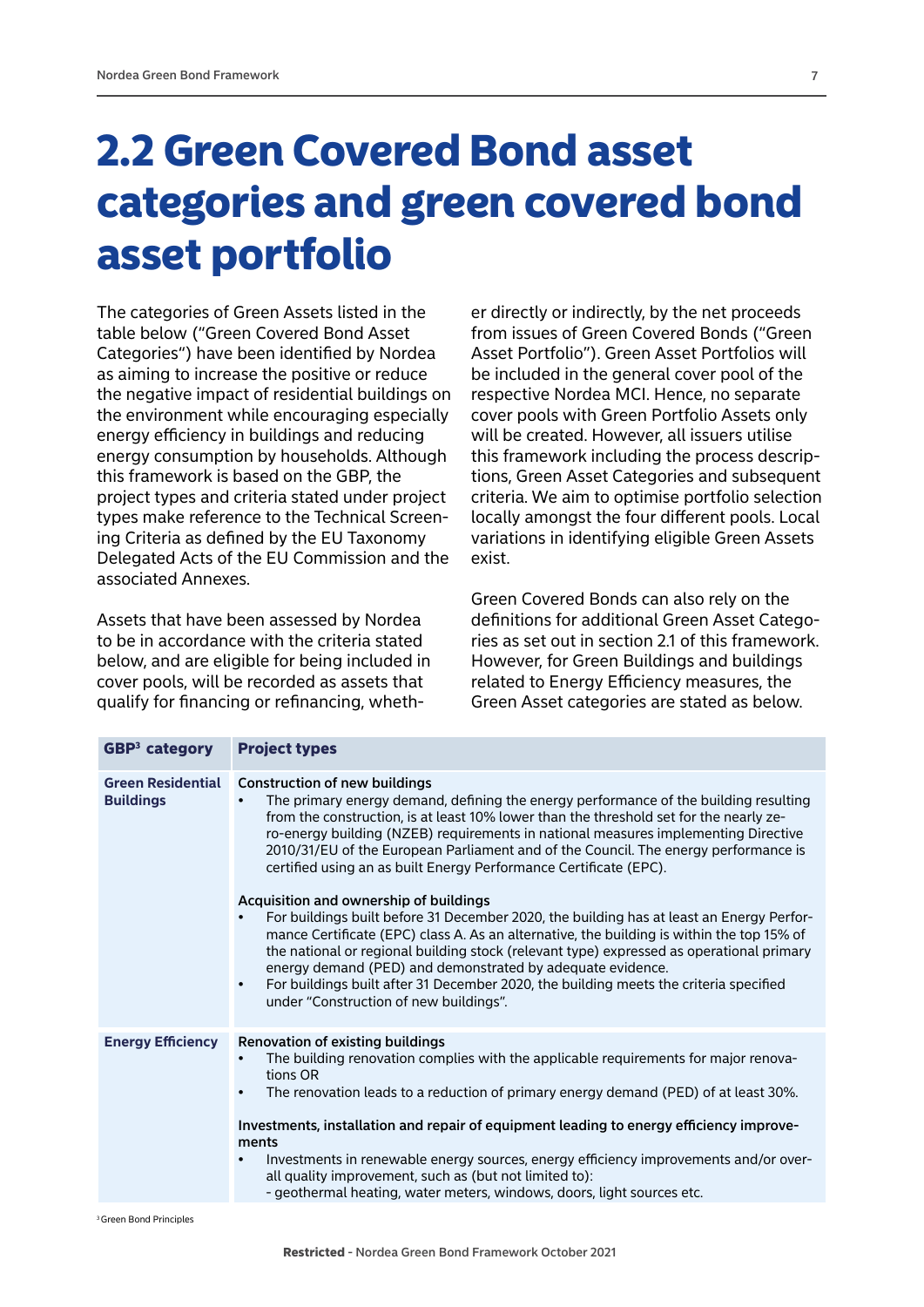## 3. Selection and evaluation of Green Bond assets

| Nordea chooses potential Green Assets from each financing that is<br>originated by relevant business units according to Nordea's financing<br>criteria and proposed for selection by the business units.                                                                  |
|---------------------------------------------------------------------------------------------------------------------------------------------------------------------------------------------------------------------------------------------------------------------------|
| Nordea removes financing that does not qualify (or where the cus-<br>tomer of such financing does not qualify) as Green Bond Assets.                                                                                                                                      |
| Nordea further removes financing that is deemed ineligible (or where<br>the customer of such financing is deemed ineligible) in reference to<br>Nordea's ESG assessment process to be included in the Green Bond<br>Assets.                                               |
| The remaining financing is evaluated by sustainability experts within<br>Nordea, after which the qualifying financing is deemed as potential<br>Green Bond Assets                                                                                                         |
| Verification of the potential Green Bond Assets is then performed by<br>the external Second Party Opinion provider (that is, the external ver-<br>ifier). The qualifying assets are included in the Green Bond Register<br>and constitute the Green Bond Asset Portfolio. |

Nordea will complete the above process when selecting and evaluating financing within the Green Bond Asset Categories that qualify as assets to be included in the Green Bond Asset Portfolio, and specifically, the Green Bond Assets in relation to Green Bond issuances.

A confirmation process is thereafter undertaken by a Green Bond Committee within Nordea in respect of the assessments made by other staff in relation to the Green Bond Asset Categories. The Green Bond Committee will also review the Green Bond Asset Portfolio on a semi-annual basis. Allocation of the proceeds of any Green Bond issuances to the Green Bond Assets is done on a portfolio level, where the proceeds of a Green Bond issuance are allocated to all assets in the Green Bond Asset Portfolio in equal shares.

#### **The Green Bond Committee has representatives from:**

- Relevant unit within the Group Sustainability functions [Group Sustainability]
- Relevant Treasury functions [Group Treasury]
- Relevant business units within the Large Corporates & Institutions and Business Banking business areas [Large Corporates & Institutions and/or Business Banking Business Areas (for example relevant Industry teams)]
- Relevant unit within the business risk organisation [Business Risk Implementation and Support unit within the relevant Business Area]
- Relevant unit within the Legal functions
- Relevant unit within the Investor Relations function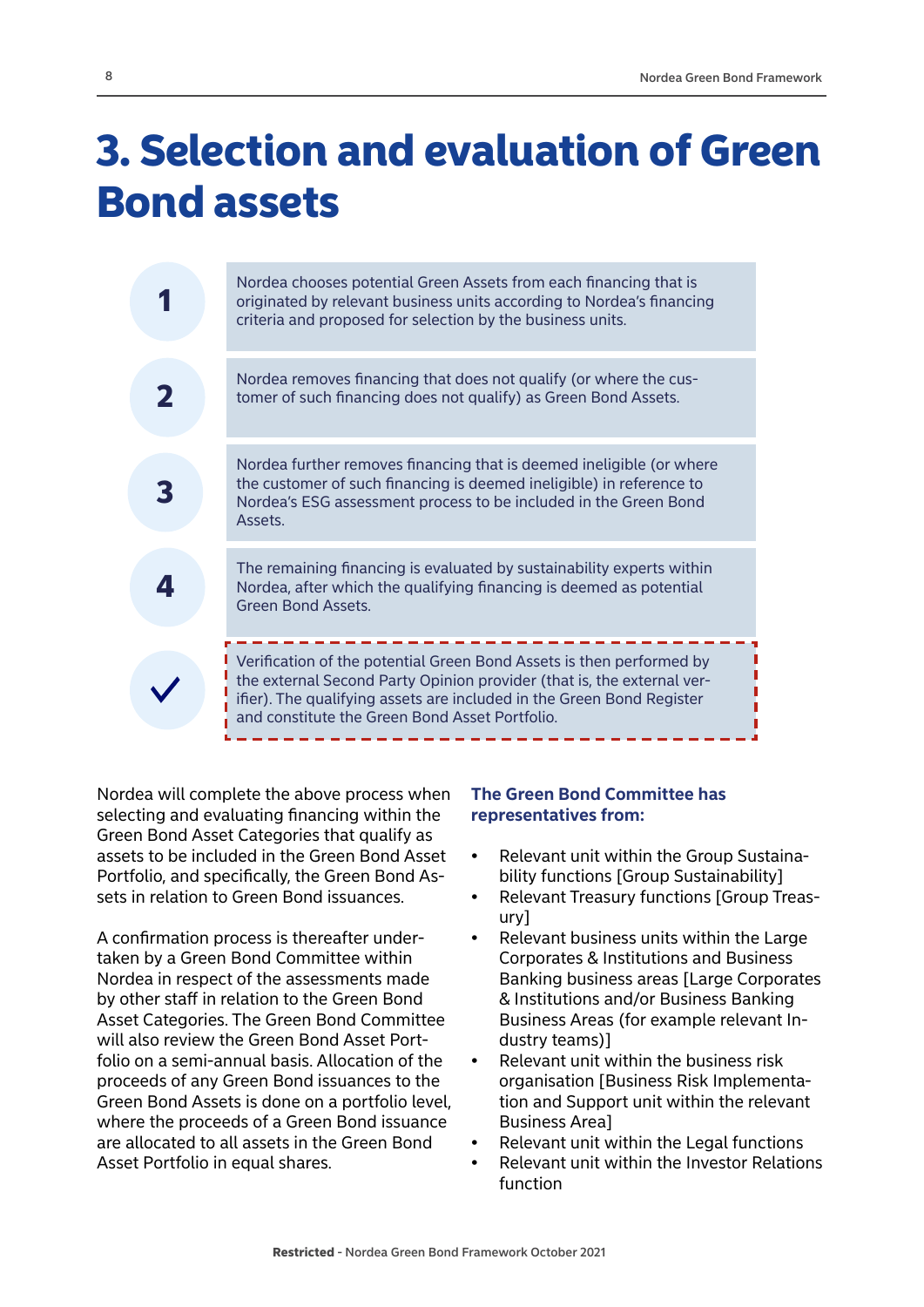## 3.1 Selection and evaluation of green assets for Green Covered **Bonds**

| Nordea chooses potential Green Assets from each financing that is<br>originated by Nordea according to Nordea's financing criteria (in-<br>cluding the regulatory cover pool eligibility criteria) and proposed for<br>selection by the business units. |
|---------------------------------------------------------------------------------------------------------------------------------------------------------------------------------------------------------------------------------------------------------|
| Nordea removes financing that does not qualify (or where the cus-<br>tomer of such financing does not qualify) as Green Assets.                                                                                                                         |
| The remaining financing is evaluated by sustainability experts within<br>Nordea, after which the qualifying financing is deemed as potential<br>Green Assets.                                                                                           |
| The Green Covered Bond Committee reviews the potential Green<br>Assets. The qualifying assets are included in the Green Covered Bond<br>Register(s) and constitute the Green Covered Bond Asset Portfolios.                                             |
|                                                                                                                                                                                                                                                         |

The Nordea MCIs will complete the above specific process when selecting and evaluating financing within the Green Covered Bond Asset Categories that qualify as Green Assets to be included in the Green Asset Portfolios. The Green Covered Bond Committee meets and reviews potential Green Assets on a quarterly basis. Allocation of the proceeds of any Green Covered Bond issuances to the Green Covered Bond Assets is done on a portfolio level, where the proceeds of a Green Covered Bond issuance are intended to be allocated, directly or indirectly, to all assets in the Green Covered Bond Asset Portfolio in equal shares.

#### **The Green Covered Bond Committee has representatives from:**

- Nordea MCIs
- Group Treasury
- Group Sustainability
- Relevant unit within the business risk organisation [Business Risk Implementation and Support unit within the relevant Business Area]
- Relevant unit within the Legal functions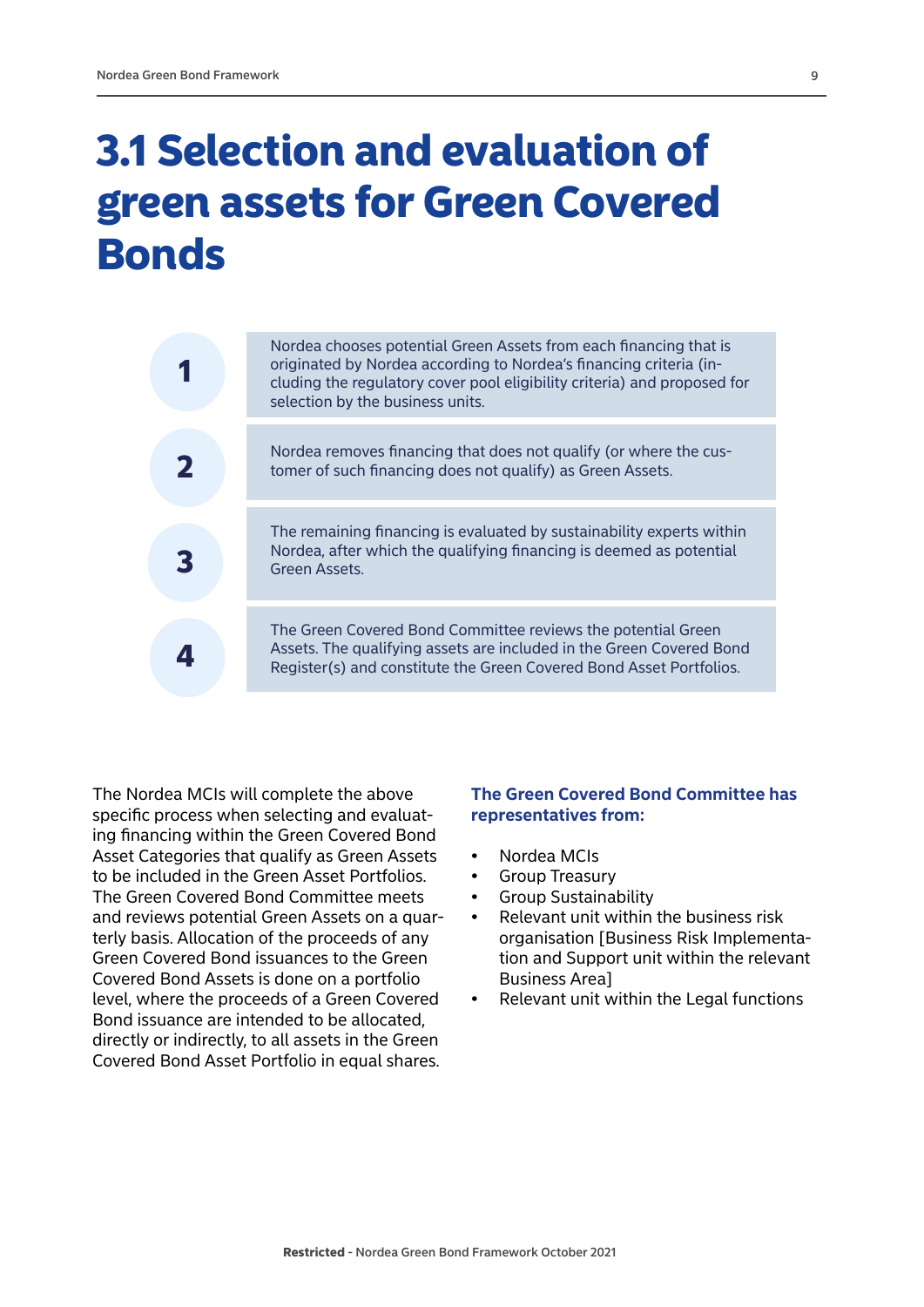As Nordea Kredit complies with the strict balance principle utilising match funding in Denmark, additions to the selection and evaluation process, as well as to the management of proceeds, are needed. The approval of assets for Nordea Kredit's separate Green Bond Asset Portfolio needs to be continuous.

Nordea Kredit follows a modified process when selecting and evaluating financing within the Green Bond Asset Categories that qualify as assets to be included in Nordea Kredit's Green Bond Asset Portfolio. The process is described below.

The confirmation process is thereafter undertaken by Nordea Kredit's Green Bond Committee in respect of the assessments made by other staff in relation to the Green Bond Asset Categories. The Green Bond Committee will also review Nordea Kredit's Green Bond Asset Portfolio and confirm the allocation of the proceeds of Green Bond issuances to Green Bond Assets. Nordea Kredit's Green Bond Committee will further confirm any replacement of repaid Green Bond Assets with assets from the Green Bond Asset Portfolio or, if such are not available, to liquidity funding accounts. For Nordea Kredit, an initial verification of the framework for selection of assets took place in 2020. During upcoming Second Party Opinion updates, the provider will provide Nordea Kredit with a re-verification including a detailed screening of the sustainability quality of the Nordea Kredit mortgages financed through the bond(s) and of their underlying assets.

#### Modified selection and evaluation process

Nordea Kredit chooses potential Green Assets from each financing that is originated according to Nordea Kredit's financing criteria and proposed for selection by the business units.

₩

Nordea Kredit removes financing that does not qualify (or where the customer of such financing does not qualify) as Green Bond Assets.

∿

Nordea Kredit further removes financing that is deemed ineligible (or where the customer of such financing is deemed ineligible) in reference to Nordea's ESG assessment process to be included in the Green Bond Assets.

The remaining financing is evaluated by sustainability experts within Nordea, after which the qualifying financing is deemed as potential Green Bond Assets.

₩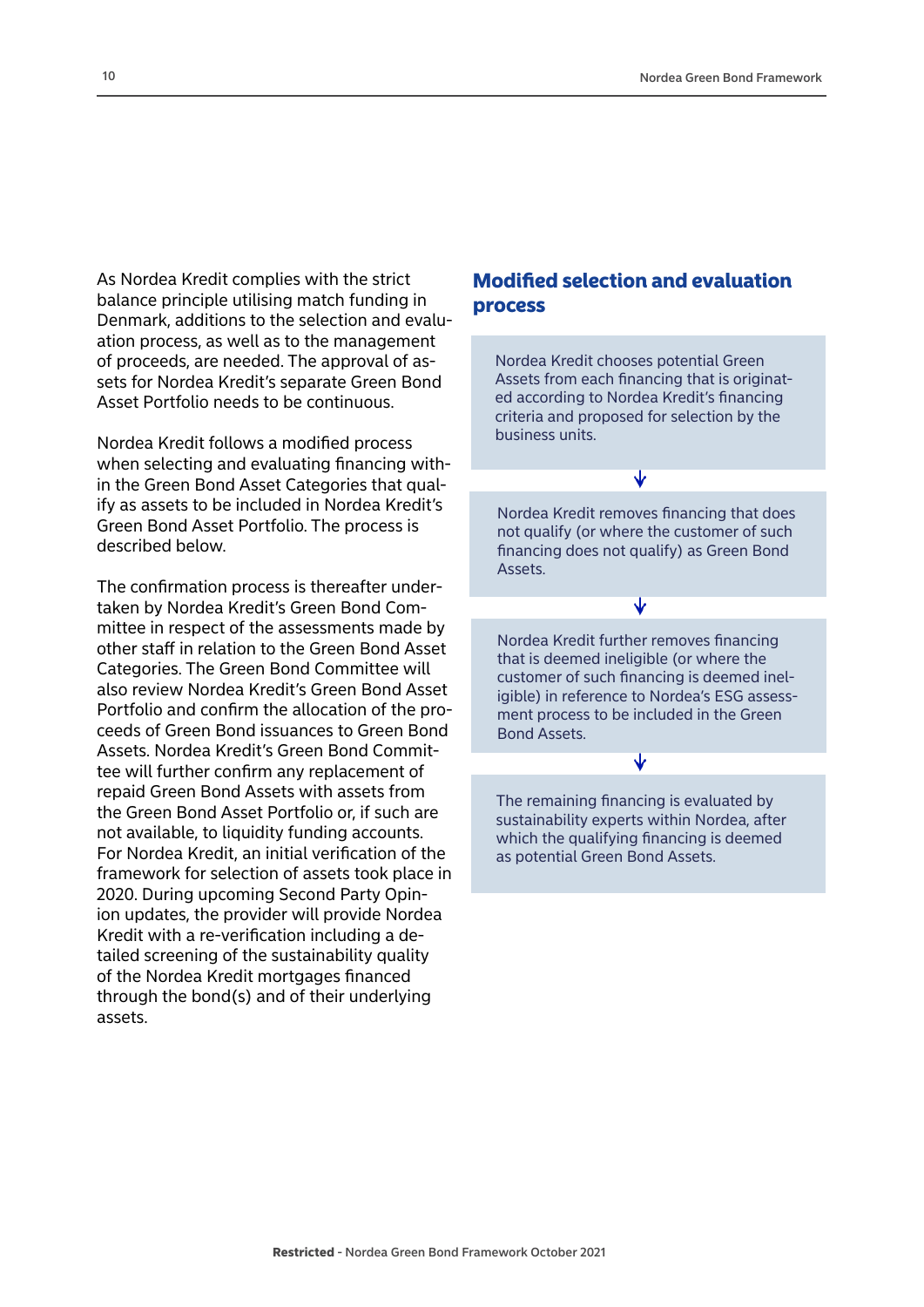### 4. Management of proceeds

Nordea has established a Green Bond Register in relation to Green Bonds issued by Nordea for the purpose of recording the Green Bond Asset Portfolio and the intended allocation of the net proceeds from Green Bonds to Green Bond Assets.

The amount equal to the net proceeds of the Green Bonds issued by Nordea will be deposited in the general funding accounts, but can be identified in the Green Bond Register. It is the intention of the issuer to allocate, directly or indirectly, an amount equal to the net proceeds in accordance with the principles set out in this Green Bond Framework. The composition and amount of Green Bond Assets will be reviewed quarterly by the Financial Reporting and Control unit within Group Finance to account for any repayments and bonds drawn and compare those records with the allocations detailed in the Green Bond Register.

It is Nordea's intention to maintain an aggregate amount of assets in the Green Bond Asset Portfolio that is at least equal to the aggregate net proceeds of all Nordea Green Bonds that are concurrently outstanding. In practice, this means that whenever Nordea issues a new Green Bond, our aim is to allocate the proceeds of that specific bond to the Green Bond Asset Portfolio at the time of issuance. However, there may be periods when a sufficient aggregate amount of Green Bond Assets has not yet been allocated to the Green Bond Register to fully cover the proceeds of each Green Bond, either as the result of changes in the composition of Green Bond Assets or the issuance of additional Green Bonds. Any portion of the net proceeds of Green Bonds not allocated to Green Bond Assets in the Green Bond Register will be held in accordance with Nordea's normal liquidity management policy.

The Green Bond Register will contain relevant information to identify each Green Bond and the Green Bond Assets relating to it, including the country, category and nature of the Green Bond Assets. The Green Bond Register will form the basis for the impact reporting.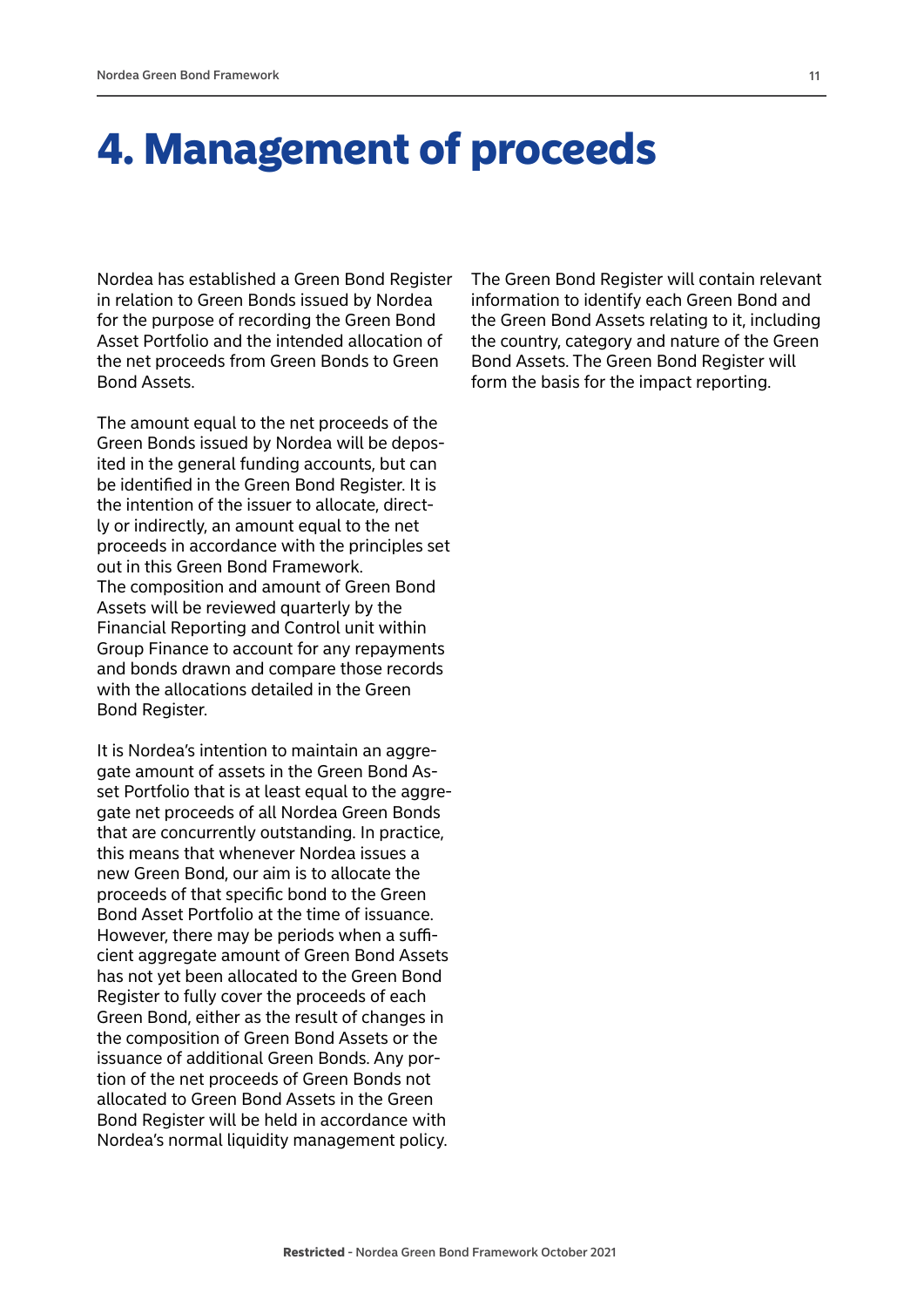## 4.1 Management of proceeds for Green Covered Bonds

Nordea will establish a register in relation to Green Covered Bonds issued by the Nordea MCIs for the purpose of recording the Green Asset Portfolios and the intended allocation of the net proceeds from Green Covered Bonds to Green Assets ("Green Covered Bond Register").4 However, Nordea will not create any separate cover pool with Green Assets only.

The net proceeds of the Green Covered Bonds issued by the Nordea MCIs will be deposited in the general funding accounts, but can be identified in the Green Covered Bond Register. It is the intention of the issuer to allocate, directly or indirectly, an amount equal to the net proceeds in accordance with the principles set out in this Green Bond Framework. Any portion of the net proceeds of Green Covered Bonds not allocated to Green Covered Bond Assets in the Green Bond Register will be held in accordance with Nordea's normal liquidity management policy.

The composition and amount of Green Assets will be reviewed quarterly by the Nordea MCIs.

The Green Covered Bond Register will contain relevant information to identify each Green Covered Bond and the Green Covered Bond Assets relating to it, including the country, category, volume and nature of the Green Assets. The Green Covered Bond Register will form the basis for the impact reporting.

4 The Green Covered Bond Register is separate from any other register kept by the Nordea MCIs for regulatory, governance, monitoring and other purposes in relation to the covered bonds and specifically the cover pools.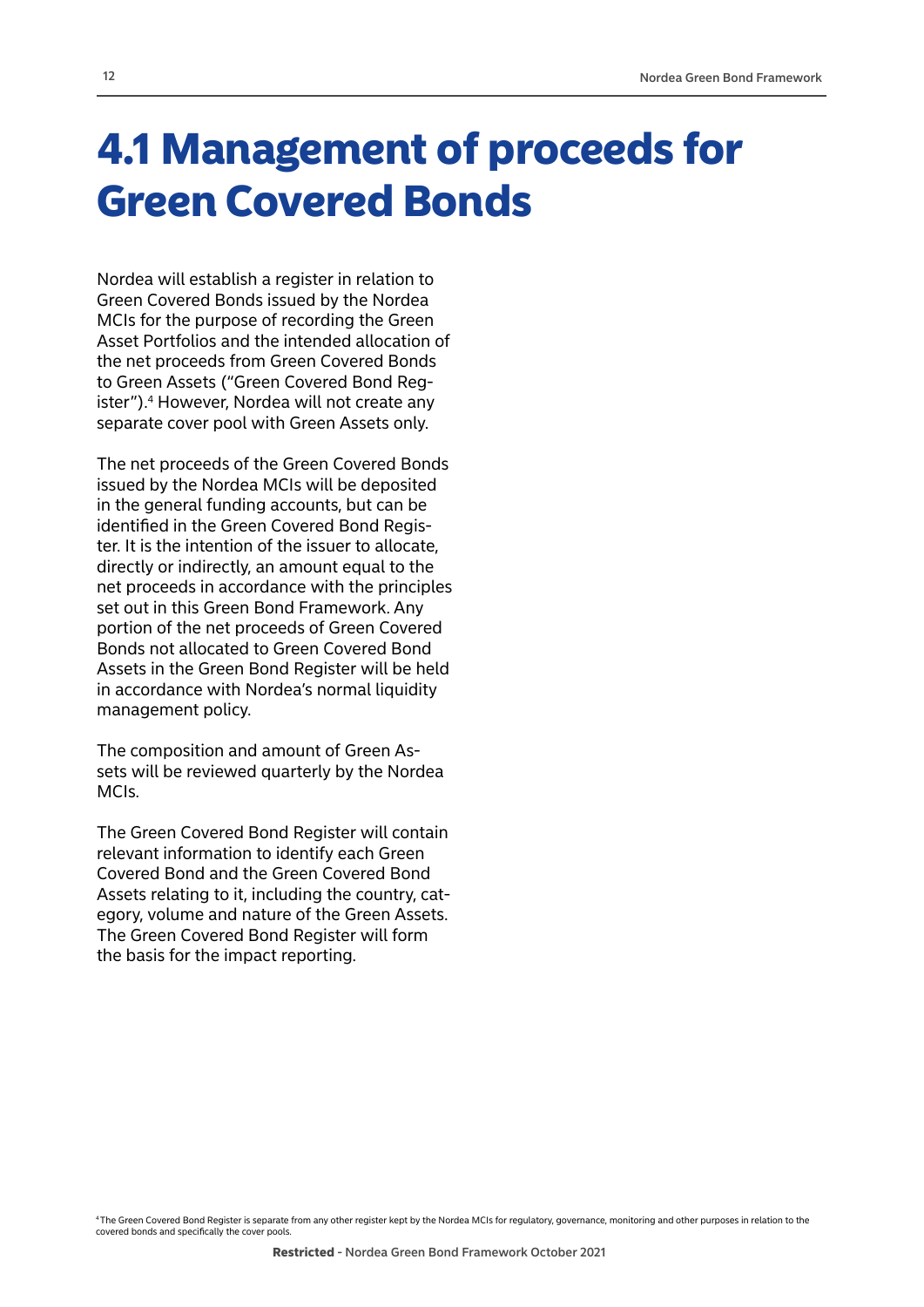## 5. Reporting

Nordea will annually publish on its website a Green Bond Report that provides:

- the amount of net proceeds allocated within each Green Bond Asset Category and, when possible and relevant, further information related to the type, number and location of the Green Bond Assets in cluded in each Green Bond Asset Category
- the remaining balance of net proceeds not yet allocated to Green Bond Assets
- where appropriate and subject to con fidentiality arrangements, examples of Green Bond Assets that have been fi nanced or refinanced by the net proceeds of Green Bonds.

In each annual Green Bond Report, Nordea will also include information on the environ mental impacts of the Green Bond Assets or Green Bond Portfolio for each Green Bond Asset Category. Nordea aims to include in the reporting the indicators outlined in the table on the next page, subject to the availability of information and baseline data. The impact reporting will include a description of the ap plied methodology. Nordea will publish an an nual Green Bond report if it has Green Bonds outstanding. Starting 2022 (reporting year 2021), Nordea aims at aligning the timing of Green Bond Reporting with other investor-di rected publications of the bank such as the Annual Reports and Sustainability Reports.

Nordea will provide information on its Green Covered Bonds and the Green Covered Bond Assets in the yearly Green Bond Report. Allo cation and impact reporting will be presented on individual issuer level.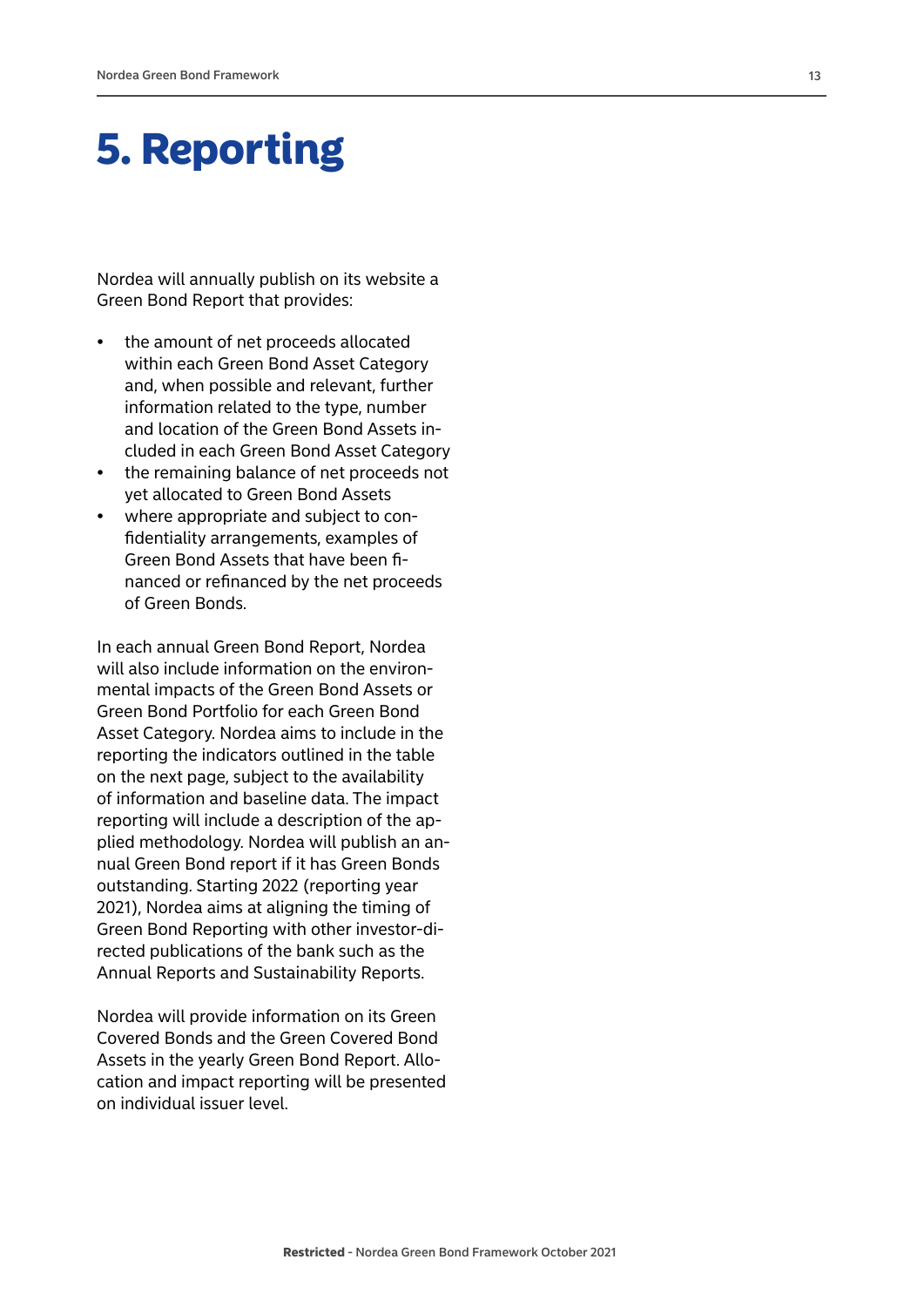|  | <b>Reporting categories</b> |
|--|-----------------------------|
|--|-----------------------------|

| <b>GBP category</b>                                                                     | Nordea subcategory                                                              | <b>Impact measurement</b><br><b>indicators</b>                          |                                                                                  |
|-----------------------------------------------------------------------------------------|---------------------------------------------------------------------------------|-------------------------------------------------------------------------|----------------------------------------------------------------------------------|
| <b>Renewable En-</b><br>ergy                                                            | Wind, hydro and<br>solar                                                        | Installed renew-<br>able energy pro-<br>duction capacity<br>(MW)        | <b>Estimation of</b><br>avoided CO2e<br>emissions com-<br>pared to base-<br>line |
| <b>Energy Efficiency</b>                                                                | Energy transmission,<br>energy storage, dis-<br>trict heating                   | Amount of energy<br>saved (MW)                                          | <b>Estimation of</b><br>avoided CO2e<br>emissions                                |
| <b>Green Buildings</b>                                                                  | Green buildings                                                                 | Amount of energy<br>saved (MW)                                          | <b>Estimation of</b><br>avoided CO2e<br>emissions                                |
| <b>Pollution Preven-</b><br>tion and Control                                            | Water and waste<br>water management,<br>waste management                        | Water withdraw-<br>als or treatment<br>capacity (m3/day<br>or $t$ /day) |                                                                                  |
|                                                                                         | Waste to energy                                                                 | Production capaci-<br>ty (MW)                                           | <b>Estimation of</b><br>avoided CO2e<br>emissions                                |
| <b>Clean Transpor-</b><br>tation                                                        | <b>Public transportation</b><br>/ freight transporta-<br>tion                   | <b>Estimation of</b><br>avoided CO <sub>2</sub> e<br>emissions          |                                                                                  |
| <b>Sustainable</b><br><b>Management of</b><br><b>Living Natural</b><br><b>Resources</b> | Sustainable forest-<br>ry, agriculture and<br>aquaculture                       | Land area certified                                                     | CO <sub>2</sub> e emissions<br>per kilo pro-<br>duced                            |
| <b>Green Buildings</b>                                                                  | Construction of new<br>buildings<br>Acquisition and own-<br>ership of buildings | Amount of energy<br>saved (MW)                                          | <b>Estimation of</b><br>avoided CO <sub>2</sub> e<br>emissions                   |
| <b>Energy Efficiency</b>                                                                | Energy-efficient<br>households                                                  | Amount of energy<br>saved (MW)                                          | <b>Estimation of</b><br>avoided CO <sub>2</sub> e<br>emissions                   |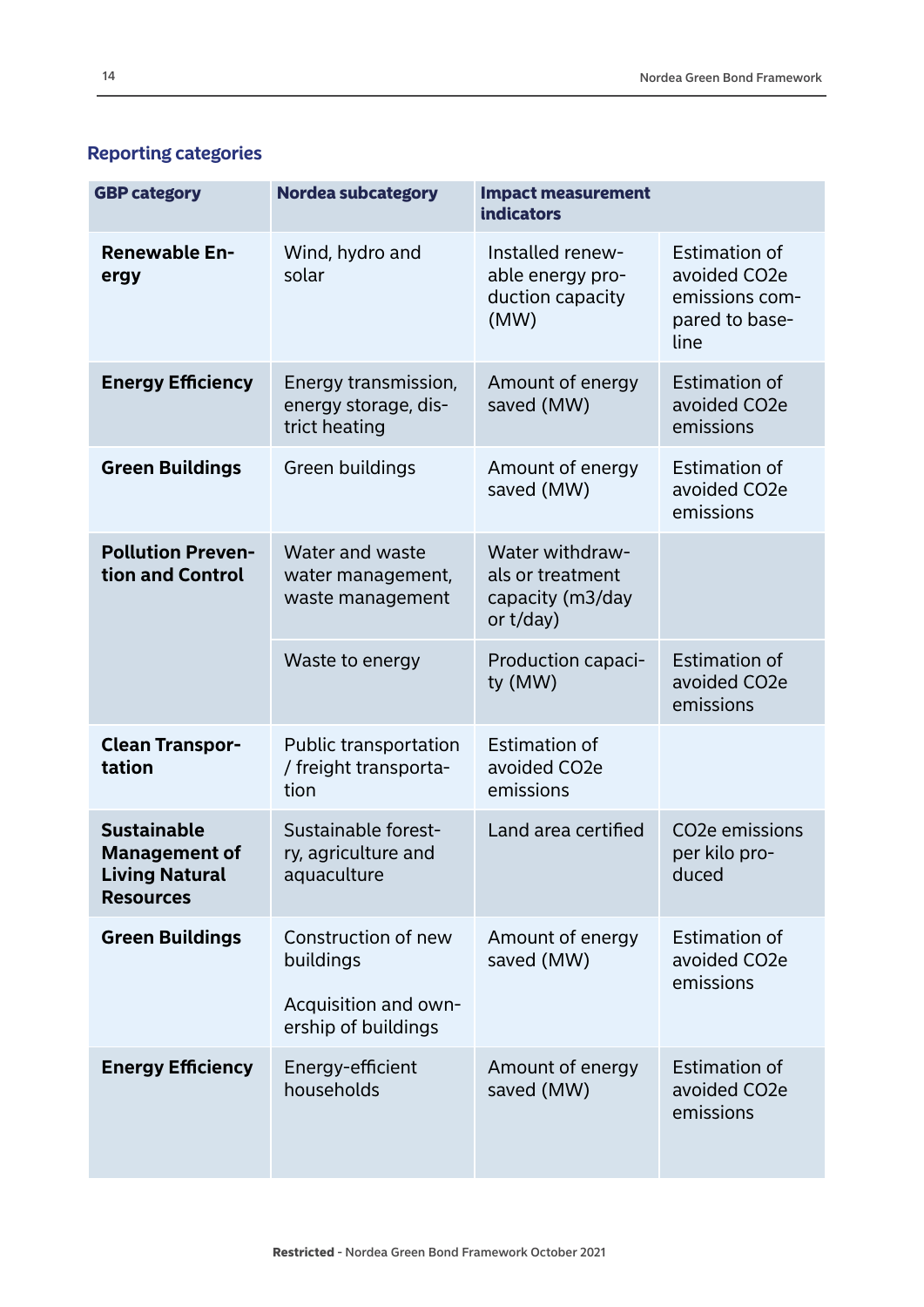## 6. External review

Nordea has engaged ISS ESG to act as an external verifier of this Green Bond Framework and the Green Bond Assets. As described in section 3 of this framework, the Green Assets of Nordea Bank Abp are reviewed on asset level before inclusion in the Green Bond Asset Portfolio. The Green Assets included in the Green Covered Bond Register, and the Green Covered Bond process, follow a separate track in terms of verification. The Second Party Opinion is publicly available on Nordea's website.

Assets that have been verified by the external verifier to be consistent with the GBP, this Green Bond Framework and the verifier's own criteria, as evidenced by a "Second Party Opinion" published on Nordea's website, will be included in the Green Bond Asset Portfolio.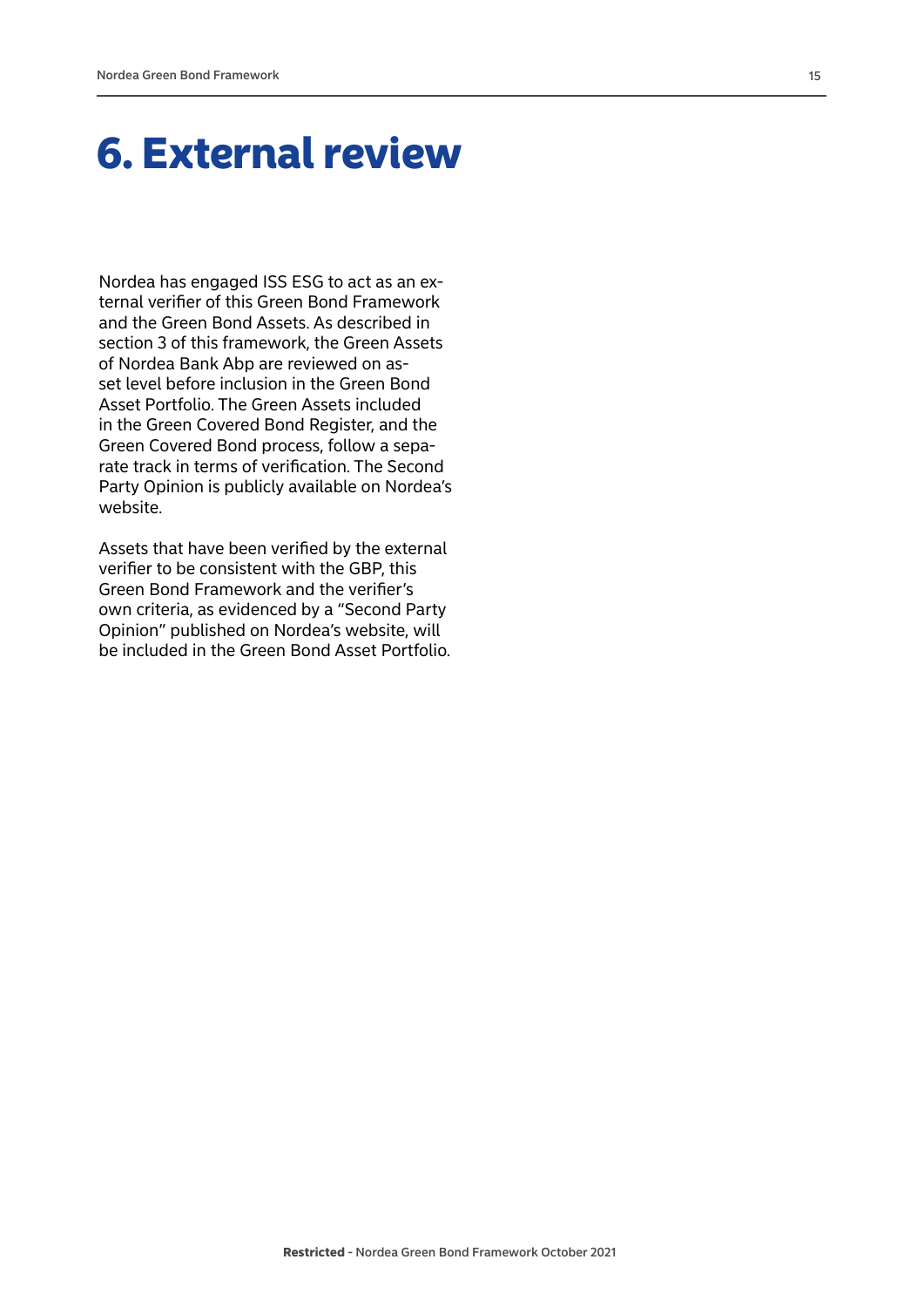## 7. Appendix

Nordea has signed and, as applicable, publicly stated its adherence and commitment to the:

- UN Environment Programme Finance Initiative (signed 2001)
- UN Global Compact (signed 2002)
- United Nations' Universal Declaration of Human Rights
- UN Guiding Principles on Business and Human Rights
- ILO conventions
- OECD Guidelines for Multinational Enterprises
- Equator Principles (signed 2007)
- Paris Pledge for Action in support of COP 21 (signed 2015)
- UN Convention against Corruption
- Rio Declaration on Environment and Development
- UN Principles for Responsible Investments (signed 2007)
- Responsible Ship Recycling Standards (RSRS)
- The Montreal Carbon Pledge (signed 2014)
- Collective Commitment to Climate Action (signed 2019)
- Principles for Responsible Banking (PRB) (signed 2019)

In addition, Nordea follows the following guidelines:

- Code of Conduct
- Nordea Sustainability Policy
- Nordea Responsible Investment Policy
- Nordea Supplier Code of Conduct
- Position Statements and Internal Industry Guidelines

The most relevant commitments for Green Bonds have been listed above. For a full list of our external commitments, guidelines and policy documents, visit <https://www.nordea.com/en/sustainability/policies> <https://www.nordea.com/en/sustainability/commitments-collaborations>